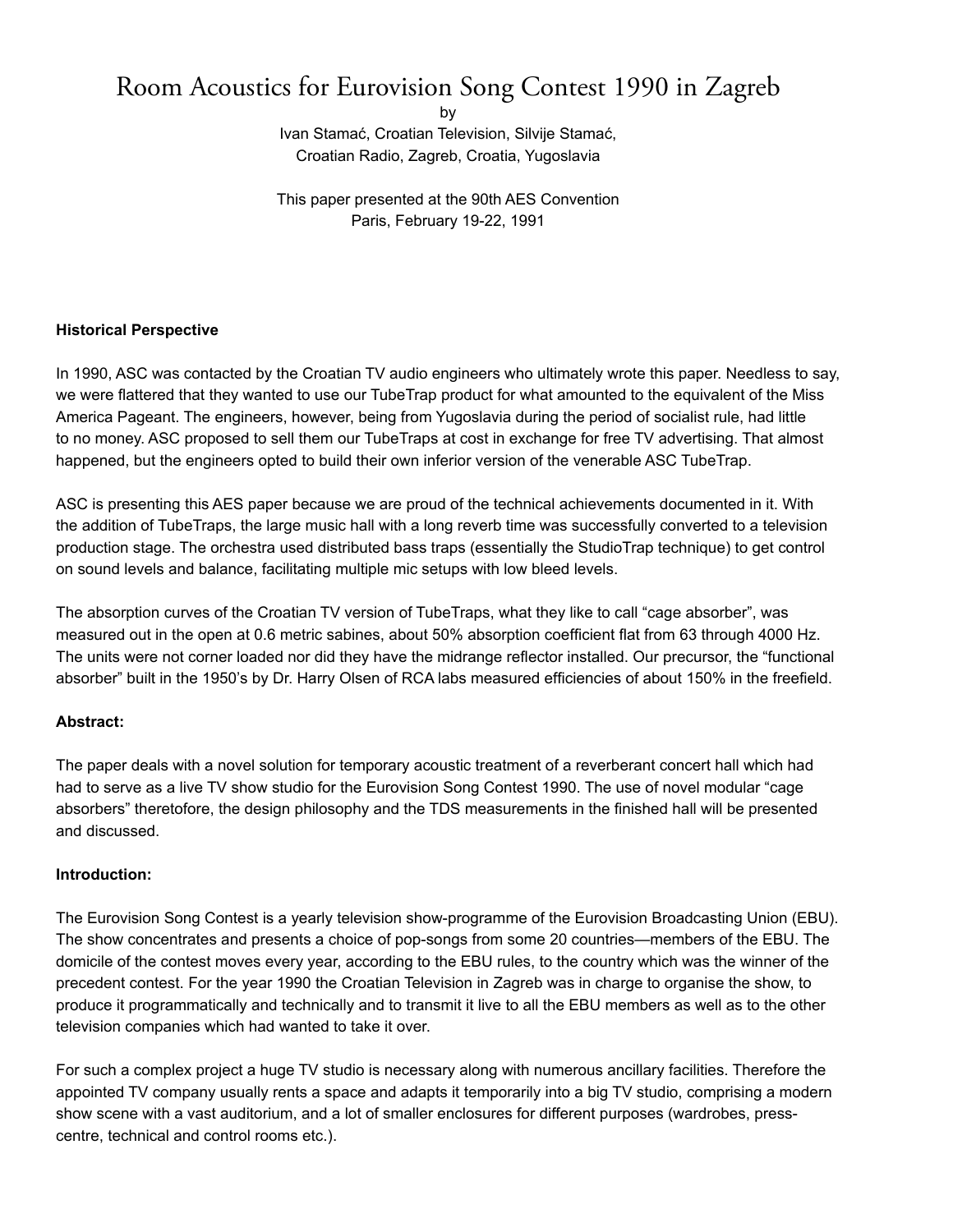While the other companies, at least in several preceding years, used some convenient easy-to-move-in enclosures such as grand sport halls or fair pavilions, the Zagreb television authority had decided to rent a symphony hall. And so, the concert hall Lisinski in Zagreb, well known to many artists and visitors not only in Yugoslavia, had given its hospitality to such a typical pop-music, media-orientated spectacle as was the Eurosong '90.

This fact generated a difficult but challenging task to the appointed acousticians' team which was constituted of local engineers specialized in room acoustics, and affiliated with the Croatian RTV company and the University of Zagreb.

The date of the Eurosong '90 final performance was set at May 5, 1990. In this text, every relevant prior date is cited as a negative number, meaning the number of days before the event, thus: Day -12, for instance.

## **The Lisinski Hall**

Lisinski Concert Hall, opened n 1974, is a purposely made building. The main hall has almost 20.000 m3 of volume and is intended mostly for musical presentations ranging from symphonic and organ music to various recitals. It is at its best, though, with classic and romantic symphony concertos, thanks to its somewhat exaggerated reverberance. In Fig. 1 the reverberation characteristic as measured with three-quarters-filled audience is shown. Its high mid-frequency reverberation time of 2.2 s (at 500 Hz) hardly has any competitors among world famous concert halls, as per Beranek [1].

The hall's parqueted floor has a central horizontal portion, then it raises to one side gradually with the raked seat rows, and to the other side with the orchestra platform and additional choir steps. Behind the choir steps, the grand organ opening can be covered by means of a sort of harmonica-door 8 m high and 13 m wide. Both side walls are wood paneled, the panels being fixed to concrete walls by means of wooden strips and backed with a common fibrous absorber. 141 wooden splays, made of obliquely broken 25 mm panels, are fixed to the wall paneling. On the rear wall, the "Copenhagen" stripped absorbing treatment is brought. The upper part of the rear wall is plaster finished and contains a long horizontal line of windows for hall's technical services such as lighting, sound cabin, some commentators' cabins etc.

The inner constructive ceiling carries 12 big hanging reinforced-gypsum reflecting splays, ranked longitudinally from the organ opening back to the rear seat rows (Fig. 2). All the wood paneling is chestnut veneer finished.

The seats are modestly upholstered and textile covered. The number of seats totals 1851.

The maximum (visible) dimensions of the hall are: length 53 m, width 38 m, and height 15 m. All the three dimensions are at their maximums in the middle of the hall, roughly at the intersection of the three symmetry planes.

Quite unusually and courageously with respect to the statics, the main hall's floor lays on the third storey of the building. This appeared to be the main limiting factor for per se heavy television equipment and constructions.

#### **The TV equipment implantation**

According to the rental contract with Lisinski, Croatian Television had exactly 68 days left to move-in and move-out of the hall building. The bitterest snack was the main hall. Here is what it had to suffer for the sake of "Eurosong '90."

The scenery shell should occupy the entire front half of the hall, the stage platform covering some 450 front seats of the auditorium. The stage platform should comprise a vast plane area (for solo artists and accompanying groups), backed and bottomed by various lighting effects, and completed to the right side by a stepped podium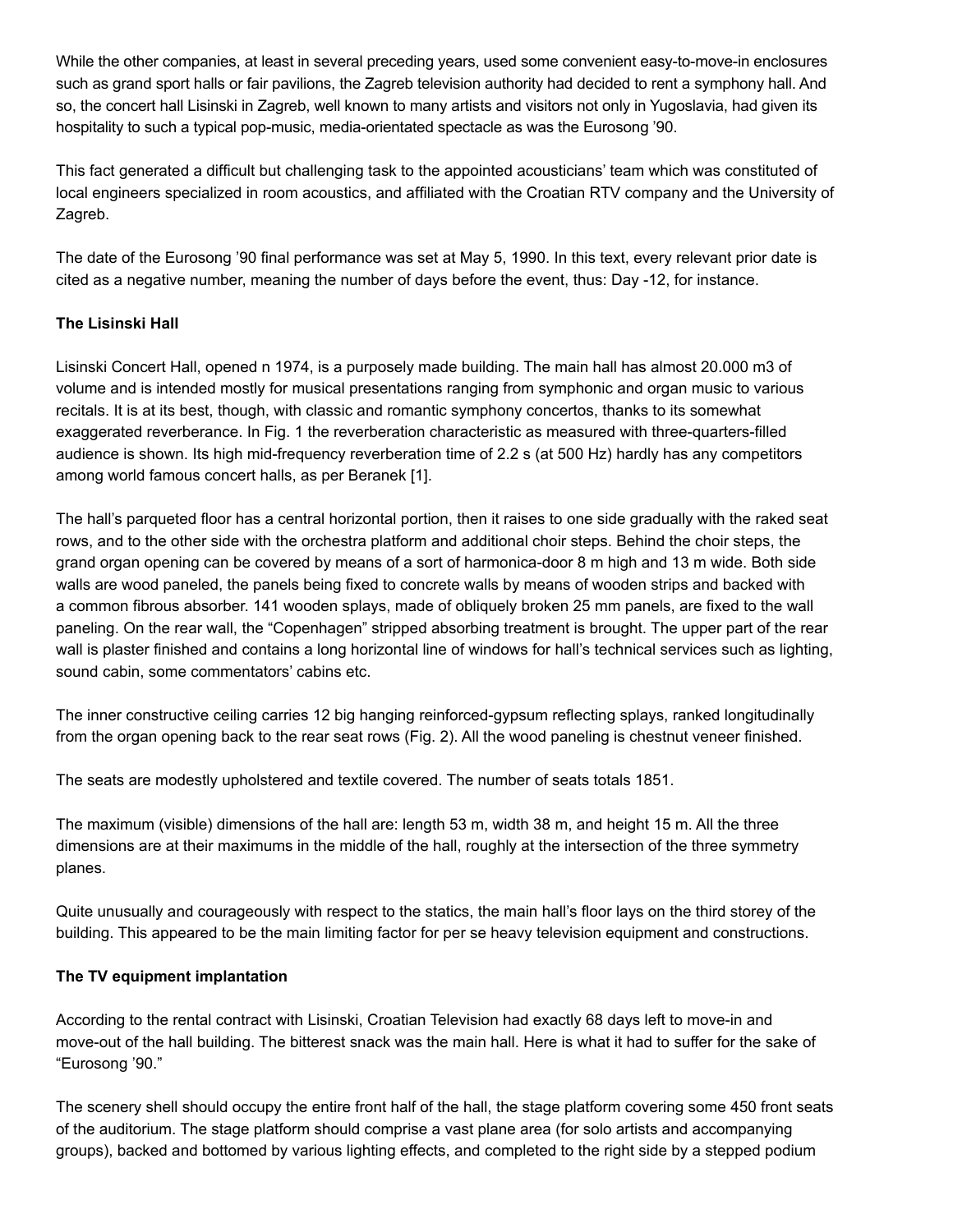for the 62 member orchestra. The original front and front side walls should be hidden by a tall, specially designed scenery walls containing the light lines and two Vidiwalls. In addition, from the front gypsum ceiling a battery of some eighty light bulb reflectors should be hung for running light effects.

The rest of the auditorium should further be overbridged by an iron-tube structure to carry some 15 spotlights. Another bridge should be constructed over the rear 3-4 seat rows, containing 28 additional commentators' booths. Still more smaller seat areas at the rear should be replaced by two big consoles, one for the on-site sound reinforcement system and the other for the overall lighting control.

In such a way more than 1.000 seats were sacrificed, and so many sound absorbing visitors, too.

It can be clear now that the quite reduced area for the would-be-implanted sound absorbers has been left. And yet, the average reverberation time should be set as close to 1,0 s as possible for a proper sound pickup [2], [3], [4]. This is a must, because—as put by Mr. Gerard Billeter of SSR, Swiss broadcasting company which was our direct predecessor in organizing an Eurosong spectacle: "To my personal opinion, this is not the European Song Contest, but the European Sound Contest."

The Lisinski Hall had to have degraded its acoustics for one more reason: placing the sound sources right in the middle of the hall had outperformed its established acoustical geometry since all the reflection paths have got new origins and a new, much worse distribution.

# **Acoustical design philosophy**

The room-acoustical task was obvious:

- to control the newly established reflection paths,
- to lower substantially the reverberation field level,
- to separate the louder sound sources from non-belonging microphones,
- to apply as effective acoustic elements as possible,
- to prevent any damage of the hall's fine interior.

The co-work with the sound-system team generated the use of very directive loudspeaker clusters, as well as the carefully chosen stage monitors. In such a manner the whole of room acoustics could be solved only by appropriate absorbing elements. These elements should be:

- extremely effective,
- lightweight,
- quickly but securely installable (and detachable),
- possibly wide-range in frequency characteristics,
- fire protected,
- cheap.

The preliminary analysis showed that standard absorbing treatment, which combines the bass, mid- and highfrequency range units, would require about 4.500 m2 of hall surfaces to cover with. This should be definitely unfeasible under circumstances. Besides, the overall weight of such acoustics would surpass the permitted values by a factor of 10!

Luckily enough, a local production of polyurethane, foams sponsored the Eurosong '90 with 1.500 m2 of corrugated "acoustic foam" having the lower limit of absorption around 250 Hz. But the problem of mids and basses persisted.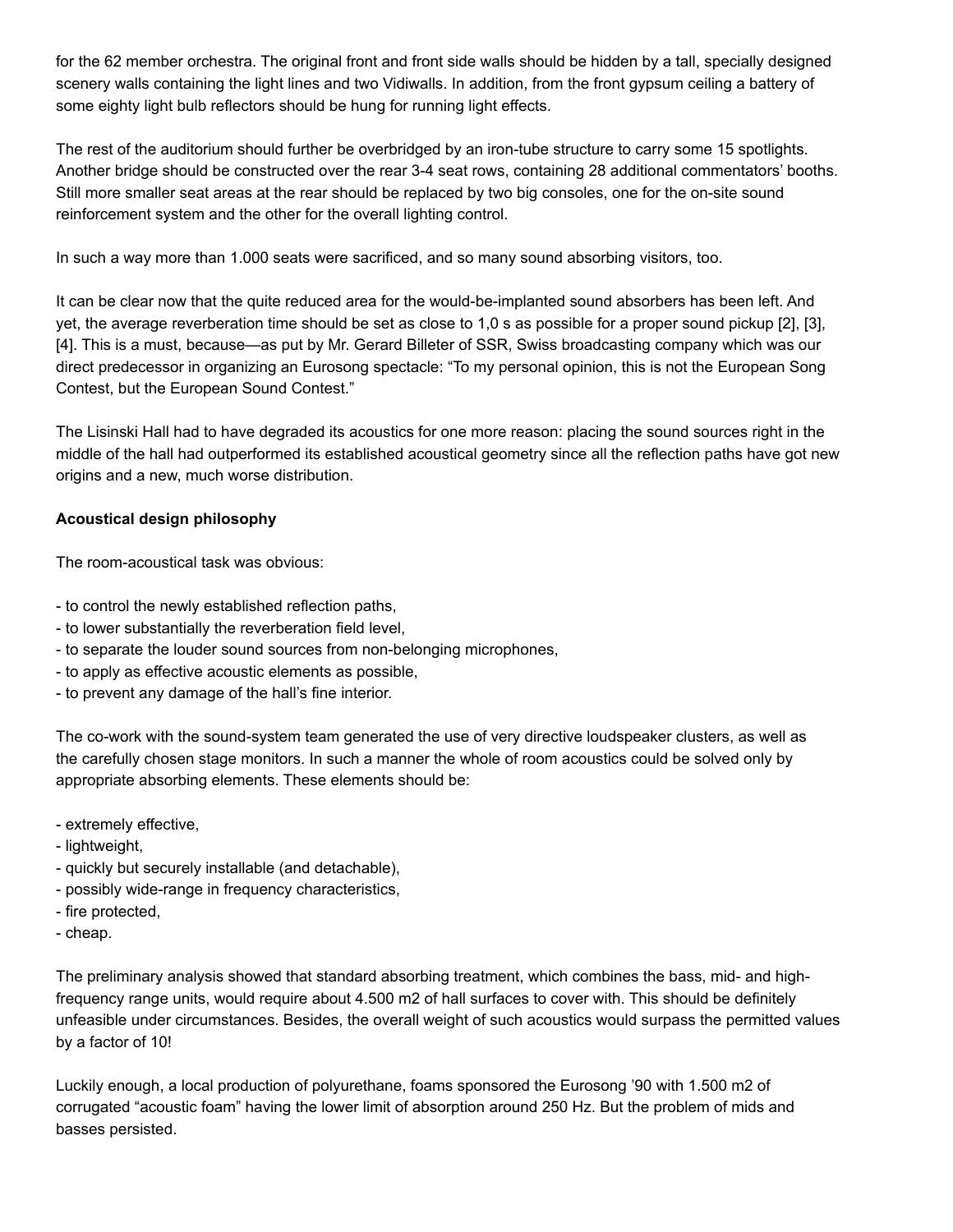The only apparent solution was to apply Tube Traps a highly effective product based upon the Olson's "functional absorber" [5] complemented with Noxon's theory of the sound-pressure-gradient absorption [6]. So we came into contact with the European dealer of Tube Traps. But unfortunately his offer had to be refused due to the limited budget, apart from the fact that the necessary quantity of Tube Traps (nearly 800 pcs.) substantially exceeds the total weight of absorbers allowed by the statical expertise.

And so, the acoustical design was still at its beginning on the Day -70.

# **The Cage Absorber**

The acousticians' team wouldn't abandon the pressure gradient absorption principle. By fortune, considerably lighter materials with needed physical properties (specific mass, flow resistance, porosity, fibre structure) have been found at the home market, and this enabled a new absorber construction. After several feverish days of measuring, computing, designing and discussions with a manufacturer, the 30 prototypes were ready for absorption measurements inside the reverb chamber. The resulting octave-frequency absorption characteristic is shown in Fig. 3.

As there was no time left for closer investigation s of absorber properties, the contract with the appointed manufacturer has been signed for 850 pcs of so named "cage absorbers"; the quantity contained a reasonable safety margin.

Meanwhile, on the Day -40 the Television teams were allowed to begin works in the Lisinski hall, and only 6 days later, i.e. on the Day -34 the first amount of 150 cage absorbers was delivered at the Hall entrance ready for installation, together with the polyurethane foam stock which had been ordered earlier.

While at the time of writing this paper the patent application has been still under Yugoslav Patent Office's investigation, the author had not been empowered to disclose the internal construction of the cage absorber. The appearance of the device is presented in Figs. 4 and 5.

Having comparable absorption to the Tube Trap of the similar size, the cage absorber weighs only 4,5 kg compared to the 7,5 kg Tube Trap weight.

#### **Installation problems**

Both cage absorbers and foam panels had been prepared for simple hanging anywhere in the hall and interior, by means of suitable hooks, cords and other accessories. Due care has been taken to secure each fixing place from unfastening and falling down of elements. Every element and fixing part were made fire protected, according to the regulations.

The reader could now expect some sort of design mathematics, mounting schemes, position drawings and alike. Unfortunately, the only possible approach was to apply the simple Sabine formula and the acoustician's good nose (and ears, of course). There were so many limitations and uncertainties caused by many different professionals in the hall assembly that the only principle to adopt was: find a place, hook an absorber before somebody's other device appears, and be happy. Afterwards, verify your results by measuring.

The hooking job has been done literally by Alpinistic virtue since neither time nor physical possibilities had allowed any sort of scaffolding. Figs. 6 and 7 depict typical assembly views on walls and ceiling. In any case the overall distribution of absorbers has been made fairly scattered except for two zones: firstly, the walls of the scenery shell where the scene architect wouldn't permit any strange objects to disturb his artistry, and secondly, the centralhighest portion of the ceiling which was by no means accessible, even to Alpinists.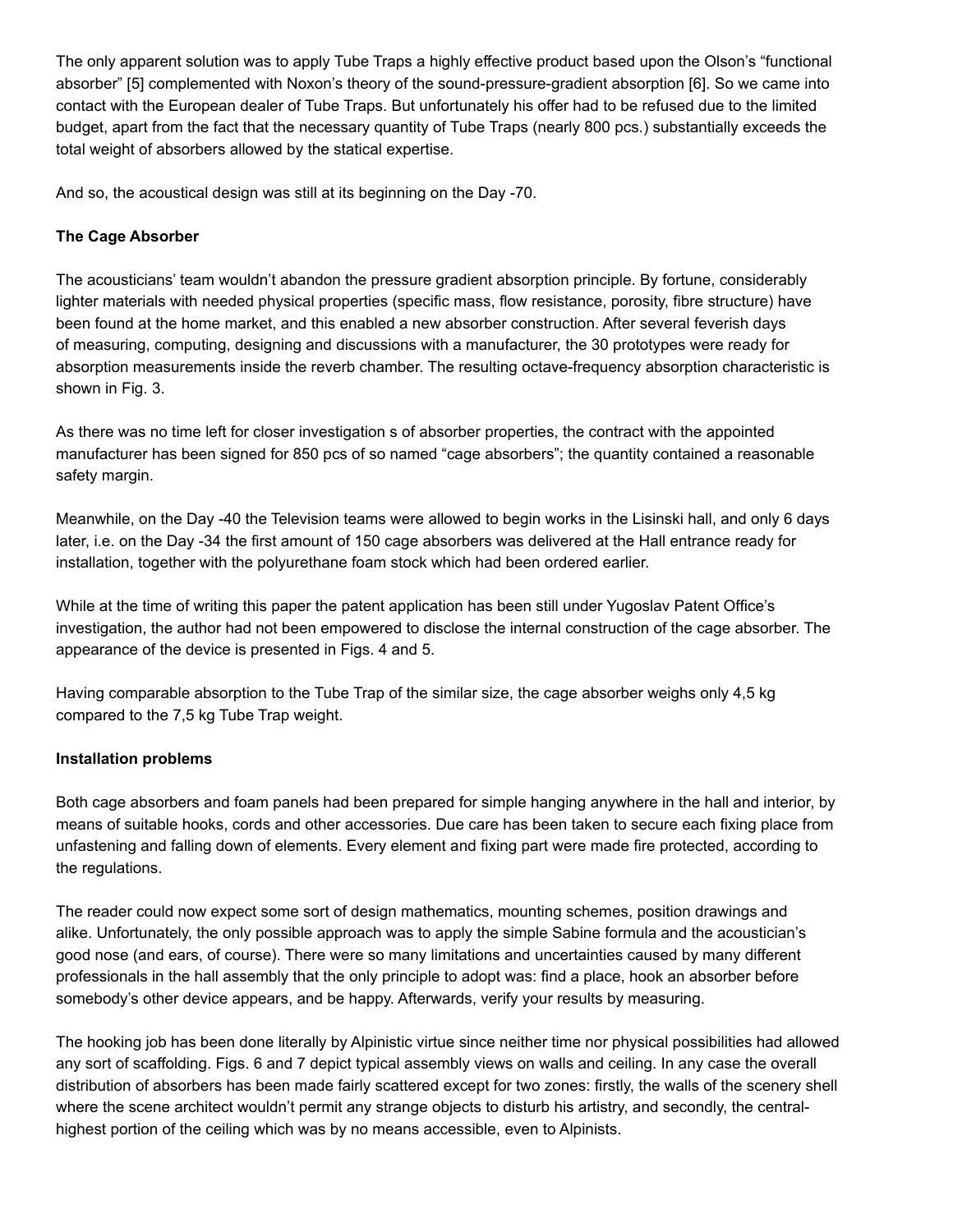In Figs. 8 and 9 the final groundplane-projected positions of cage absorbers (675 pcs) and polyurethane linings 222 m2) are shown.

It is now worth mentioning the role of 35 additional cage absorbers which were put standing, in collaboration with sound engineers, onto the orchestra podium. Up there, these units formed a sort of isolating/absorbing partitions to separate louder instruments or groups (drum kit, trombones, trumpets, percussionists) from the microphones of the more tender instruments. The result was obvious and helped both orchestra director and chief sound engineer to establish an excellent tonal balance (see Fig. 10).

## **Measurements and "tuning" of acoustics**

Due to the lack of consistent design procedures, the acoustical measurements have got the prime significance in achieving the preset parameters. For this purpose, a TEF System 12 Plus Time Delay Spectrometry set was a valuable tool. Its output has been connected to the inbuilt PA system of the Hall, or alternatively to the performers' stage monitors, as appropriate.

The control measurements, intended also for the "tuning" of the hall acoustics, were undertaken on the Day -10, while the final measurements took place on the Day -2.

## **The control measurements showed the following:**

Firstly, the strong, high-Q upper-bass ringing has been noticed (Fig. 11). The only probably source of this ringing appeared to be the broad stage platform with no dampening underneath. In subsequent days the 76 cage absorbers and 56 m2 of polyurethane foam have been brought under the platform and there evenly disposed. The final measurement confirmed the correctness of the diagnosis, and Fig. 12 shows that the bass ringing subsequently sunk into the overall reverberation field.

Secondly, the mean reverberation characteristics roughly confirmed the calculated values of brought-in absorption in the hall. By this time, the empty hall's RT of 2,7 s fell down to around 1,6 s.

Thirdly, the inspection of measured ETC curves showed some strong spurious reflections and 17 precise positions of "hot spots" on the walls and ceiling were identified with respect to the two key positions of interest: a) the position of the soloist microphone on-stage, b) the seat of the sound reinforcement Tonmeister.

Unfortunately, only 9 out of 17 "hot spots" were accessible, so that 7 cage absorbers and 2 foam panels could be hung at these spots. The efficacy of this procedure can be proved e.g. by comparing the ETC diagrams taken on the Day -10 (Fig. 13) and Day -2 (Fig. 14) at the same position of the solo vocal.

If we look at the Fig. 13, the two almost equally strong reflections are apparent after the direct sound, the first one delayed 58 ms, and the second one 128 ms. These time delays correspond to 20 m and 44 m distance differences, respectively. By tracing the possible paths in the space one finds the exact location of a "hot spot" in a reflective partition and after such a treatment the first strong reflection has sunk some 8 dB (relatively) and the second one 12 dB. (The differences in the overall flow of the ETC curve can be attributed to the growth of the devices of TV technology brought in to the hall in the meantime.)

For the sake of a broad survey of the attained hall acoustics, the measuring microphone has been successively set to 10 different locations throughout the hall. The TEF 12 Plus has evaluated plenty of data but we have chosen for this presentation just the reverberation time octave-bands characteristics (see Fig. 15) because they can give the closest comparison with the early 1974 measurements from Fig. 1. Yet, comparison of the two isn't quite visibly possible since on the Day -2 we had no audience. We believe that the hall on the Day 0, during the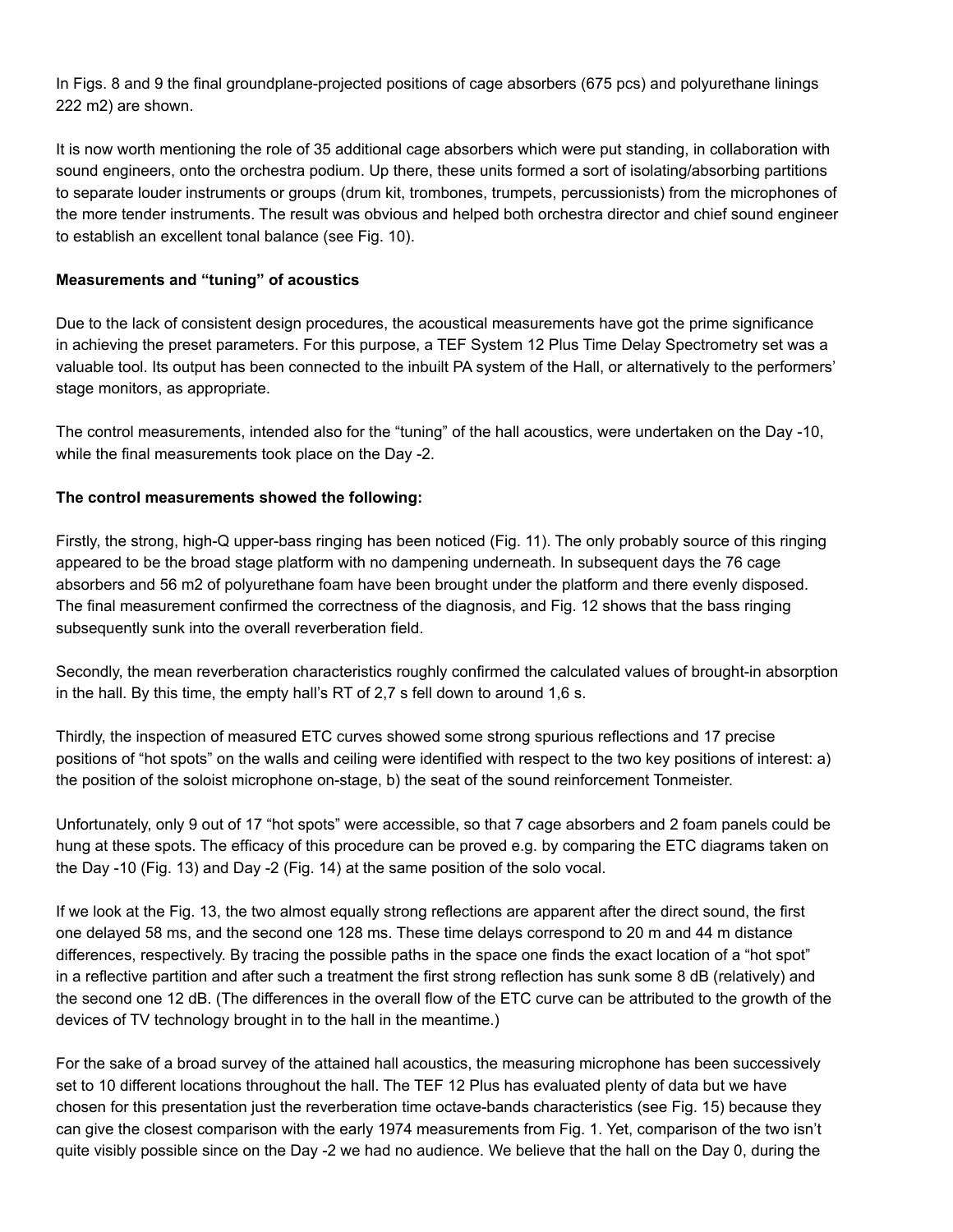show, had its RT500 close to 1,1 s, thanks to the absorption of some 820 visitors, 62 orchestra members, average of 4 performers and the numerous technical crew in the hall

# **The rest**

Several small rooms which needed an acoustic treatment have been built or adapted for different purposes, namely:

- main television control and switcher,
- final sound control room,
- switcher for the telephone voting of EBU members' juries,
- viewing and listening of rehearsals for performers,
- TV interview studio.

But, since it was a routine acoustical job, it will not be discussed here save by the fact that cage absorbers did a very good job in these enclosures thanks to their ability to control room modes.

# **Instead of conclusion**

When the show was over, a close final analysis showed that the cage absorbers alone could entirely fit the absorption needs and replace combined standard absorbers. If for comparison we put 100% for a standard wall treatment with approximately same amount of absorption than the cage absorbers are at:

- 35% of price,
- 10% of weight,
- 20% of partition surface that they occupy.

One unit of cage absorber cost Croatian Television the equivalent of 98 DEM or approximately 65 USD. Besides, the whole quantity has been applied after takeout from Lisinski Hall in our everyday studios and control rooms.

# **Acknowledgements**

The authors wish to thank Messrs. Mladen Škalec and Stevan Sučević, technical producers of Eurosong '90, for their continuous support during the almost one-year efforts.

Thanks are also due to our colleagues in the acoustical team: Prof. Dr. Branko Somec of Electrotechnical Faculty in Zagreb, and Mr. Hrvoje Domitrović, Croatian Radio.

# **References**

1 L.L. Beranek: MUSIC, ACOUSTICS AND ARCHITECTURE, John Wiley & Sons, Inc., New York – London, 1962, pp. 556-559

2 C.L.S. Gilford: ACOUSTICS FOR RADIO AND TELEVISION STUDIOS, Peter Peregrinus Ltd., London, 1972, pp. 213-229

3 A. Nisbett: THE TECHNIQUE OF THE SOUND STUDIO FOR RADIO, TELEVISION AND FILM, Focal Press, London – New York, Third Ed. 1972, pp. 112-117

4 TECHNICAL STANDARDS OF JRT (Yugoslav Radiotelevision) No. P-6 (Acoustics), Beograd, 1982 (in Serbian)

5 H.F. Olson: ELEMENTS OF ACOUSTICAL ENGINEERING, D. Van Nostrand Company Inc., Second Ed. 1955, pp. 405-407

6 A.M. Noxon: LISTENING ROOM – CORNER LOADED BASS TRAPS, Preprint B-12, 19th Convention of AES, New York 1985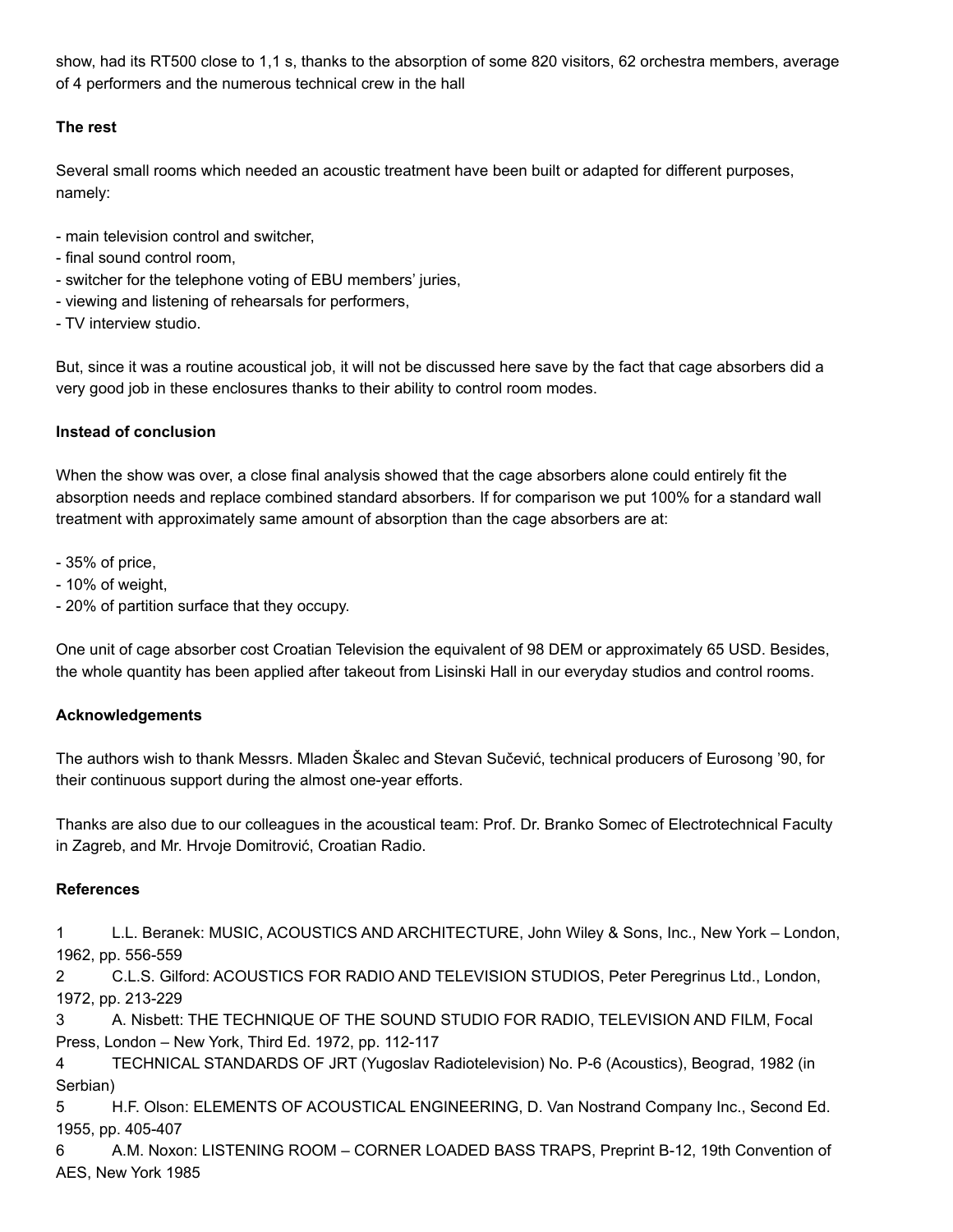vrijeme odjeka reverb.time (a)



 $m_1, 1$ 



Lig. 2. Lisinski hall interior

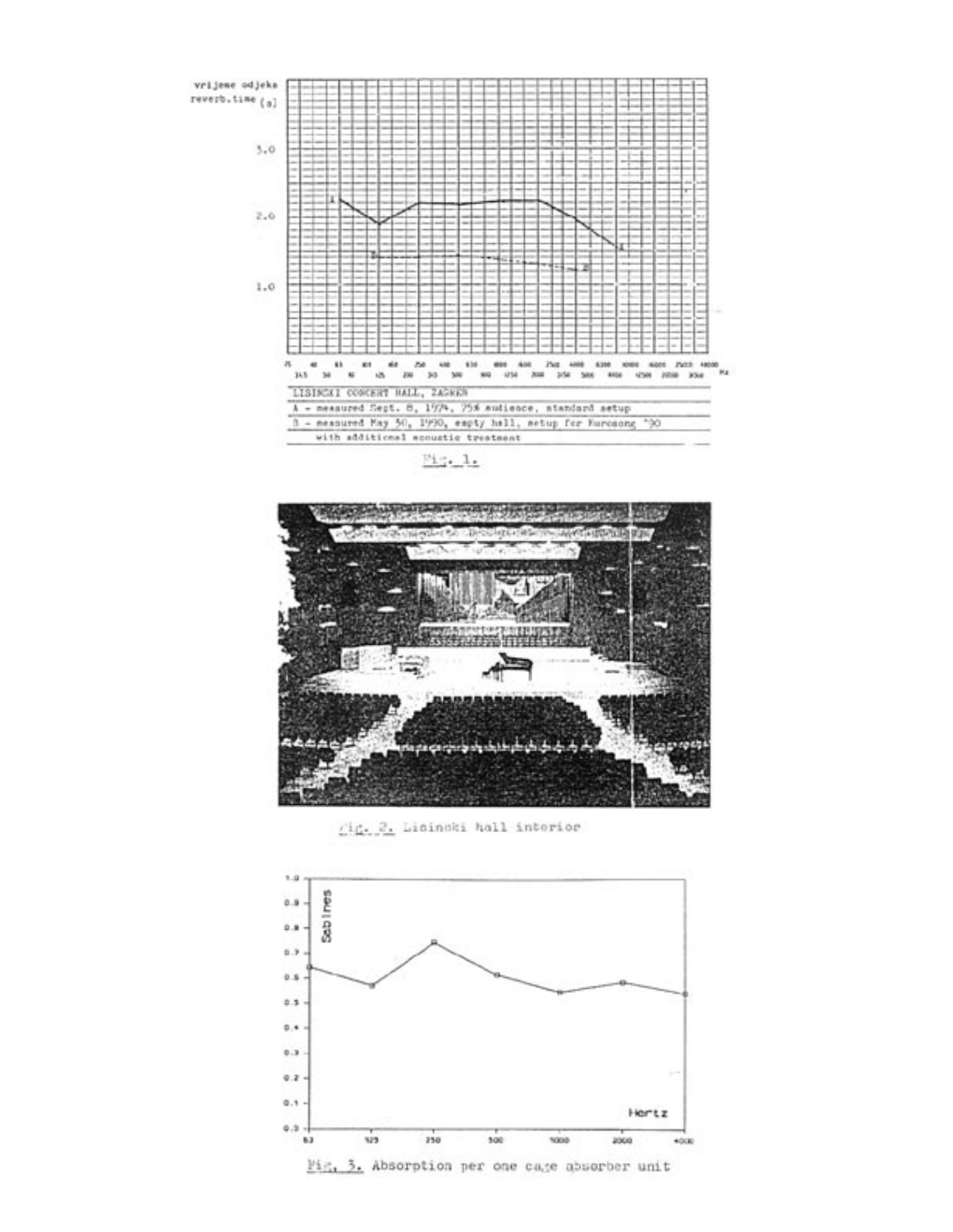

Figs. 4. and 5. Cage absorbers look-out



 $\overline{\beta_1^2, \beta_2^2}$  Rows of suspended cage absorbers on ceiling splays



 $\underline{\texttt{Fig. 7.}}$  Rear portion of the hall: absorptive treatment of walls and ceiling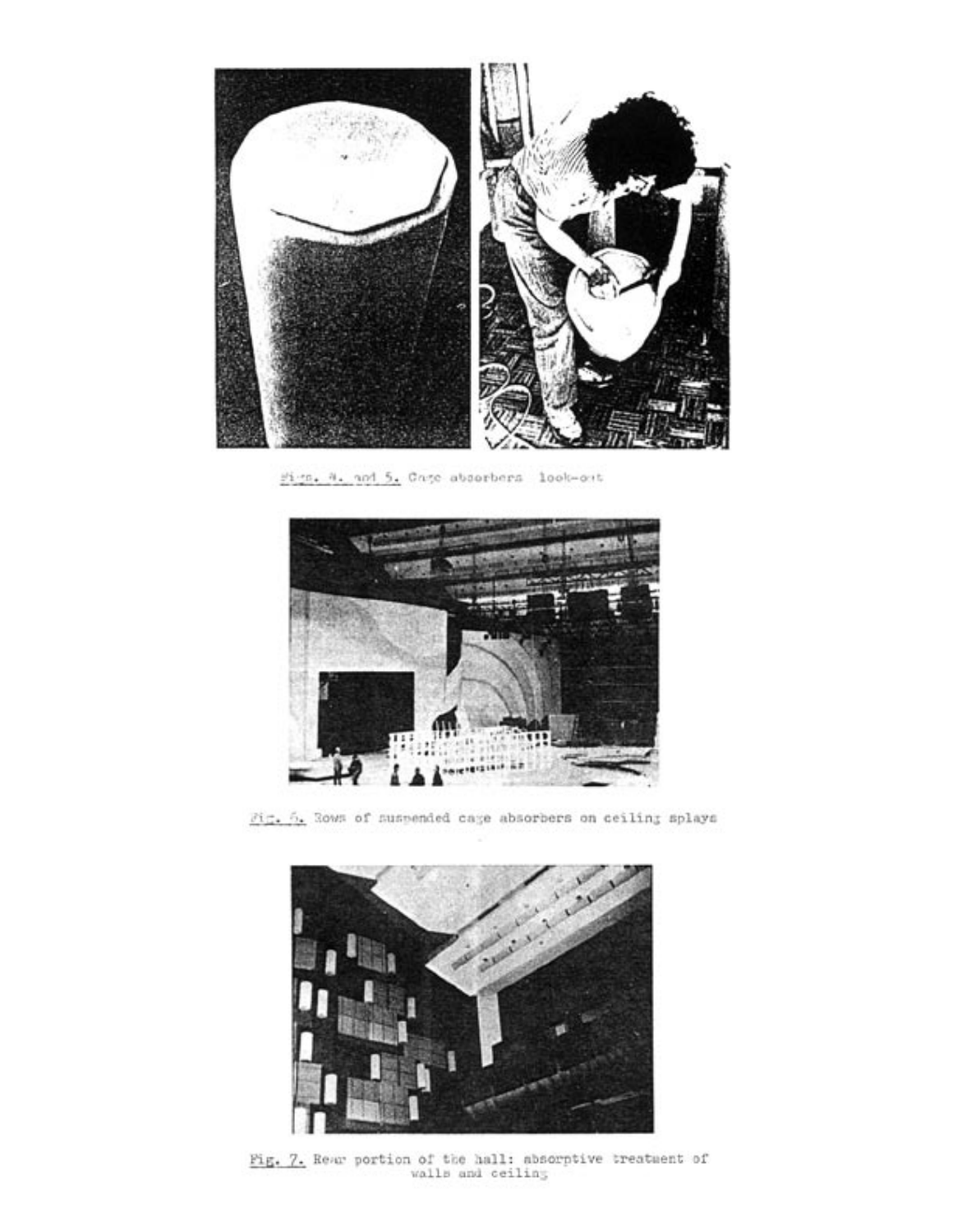





- Smudday<br>- YEK/YON: -Charles Links  $\frac{\partial_{\mathbf{q}_i} \mathbf{h}_{\text{max}}}{\partial_{\mathbf{q}_i} \mathbf{h}_{\text{max}}}$ Fig. 9. ò ò O,



 $\underline{p(\underline{z}_1,\underline{10}_2)}$  declestra setup, Grosses inizate positions of eage absorbers